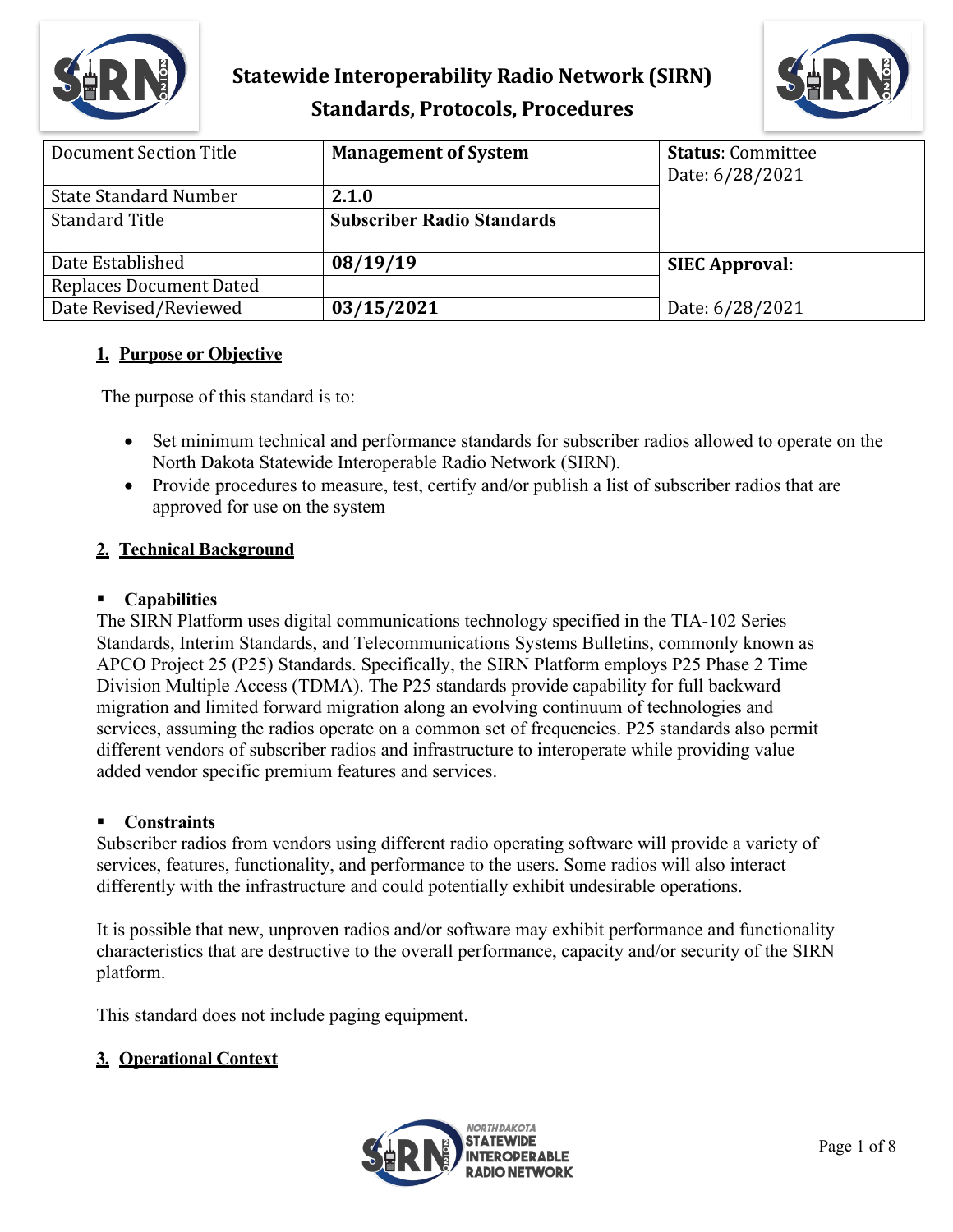



Compliance to these standards is essential in advancing the SIRN objectives—reliable, standardized, and interoperable operation. SIRN User Agencies may elect to use radios from any P25-certified manufacturer provided that the device complies with this Standard. It is anticipated that radios capable of operation on the system will be available from multiple vendors over the life of the system. Users need the flexibility and knowledge to optimally choose from the radios available in the marketplace that would be operationally desirable and not cause problems for other users on the SIRN Platform.

## **4. Recommended Protocol/ Standard**

All subscriber radios meeting the applicable P25 standards that DO NOT exhibit operational, performance, or other characteristics that substantially and negatively impact the system or its users will be approved for use on the system.

Before a new subscriber radio that is not on the vetted subscriber radio list is approved for use on the system, it shall undergo a certification process in which the list of required P25 and SIRN operational features are sent to the manufacturers for verification that the required functionality exists in their subscriber units and is compatible with the SIRN infrastructure. The manufacturers shall provide documentation confirming device functionality and compatibility with a list of required SIRN features. Additionally, at the discretion of the SIEC, a radio may be required to undergo a certification test on SIRN infrastructure as described in this Standard.

A list of approved radios are posted on the SIRN web site.

### **5. Recommended Procedure**

### **Minimum Device Requirements**

- Only devices certified for P25 Phase 2 operation by the Department of Homeland Securitysponsored Compliance Assessment Program (CAP) certified radios are approved for SIRN access.
- To verify devices have been certified for P25 Phase 2 operation, check the Department of Homeland Security database of radios CAP-tested for P25 Phase 2 trunked operation at the following link: [https://www.dhs.gov/science-and-technology/approved-grant-eligible-equipment.](https://www.dhs.gov/science-and-technology/approved-grant-eligible-equipment)<sup>[1](#page-1-0)</sup> Select "Project P25 Phase 1/2 Trunked Subscriber Unit" under "Equipment Type;" and select 2017 or later under "CAB Test Req Year."

# CAP Test Documentation (STR and SDOCs)

The filters below can be used to search for P25 CAP Test documentation for equipment tested.

| <b>Supplier</b> |  | <b>Equipment Type</b>                        |  |         |  |          |  |
|-----------------|--|----------------------------------------------|--|---------|--|----------|--|
| - Anv           |  | Project 25 Phase 1/2 Trunked Subscriber Unit |  | - Anv - |  | $\Omega$ |  |

• In addition to supporting base P25 Phase 2 operation, a variety of standardized and optional P25

<span id="page-1-0"></span><sup>&</sup>lt;sup>1</sup> Websites and information may be relocated by DHS. Contact the SIRN System Administrator if you experience issues accessing the list of DHS CAP-certified devices.

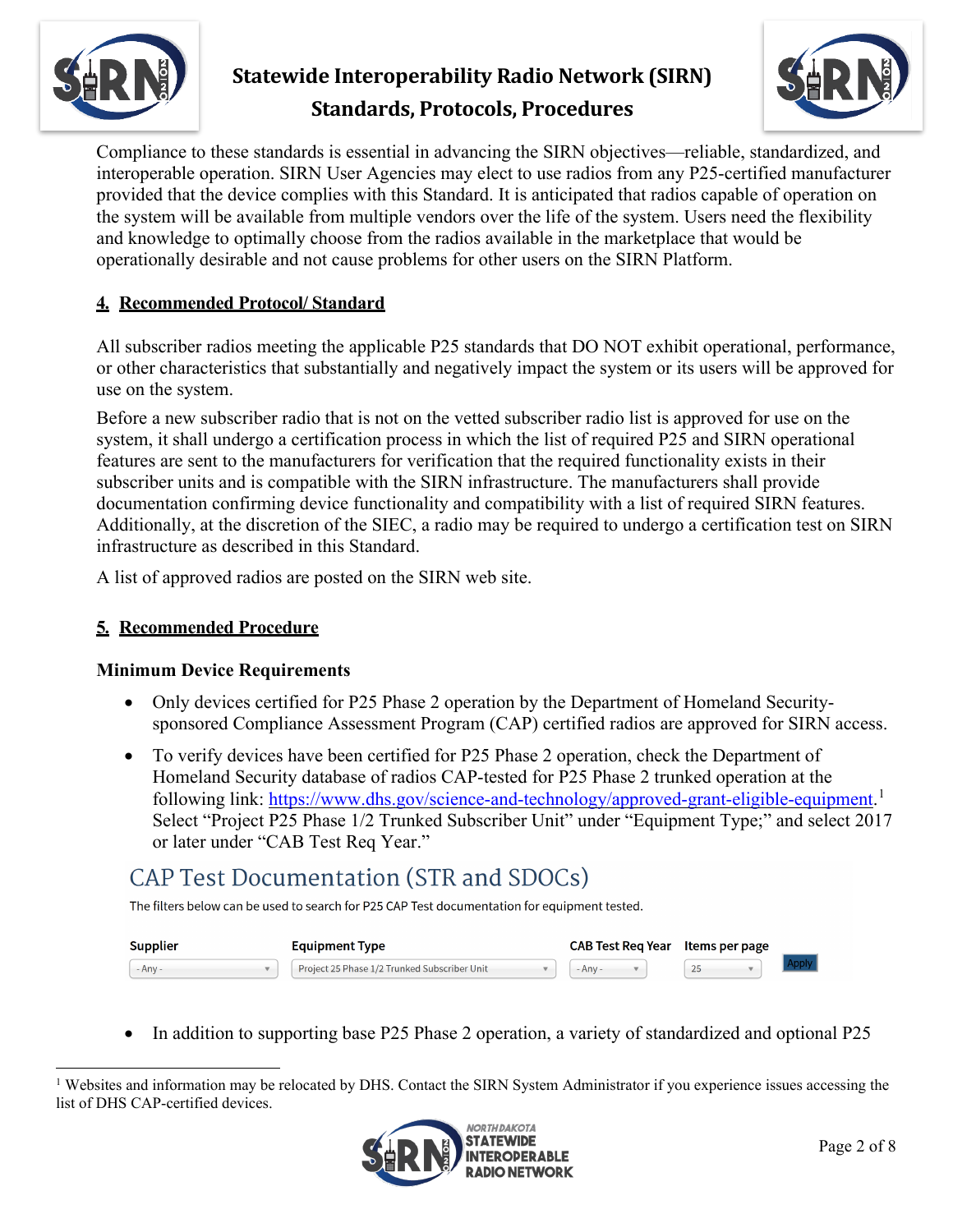



features are required or recommended to support the critical and interoperable communications mission of the SIRN. Minimum technical standards and options for SIRN operation may vary based on an agency's operational and functional needs. The table below identifies the required and recommended device features categorized as follows. Please refer to the features and functions identified in this table when purchasing radios for your User Agency.

a. **\*Required**: Mandatory for operation on SIRN

### b. **\*Strongly Recommended**:

- i. May be mandatory at a future date to accommodate evolving SIRN/P25 standards, OR
- ii. Is a features that enhance local and regional interoperability

| <b>Feature</b>                             | <b>Notes</b>                                                                                                 |
|--------------------------------------------|--------------------------------------------------------------------------------------------------------------|
| P25 Phase 2 TDMA                           | <b>Required</b> for All Devices                                                                              |
| Minimum: 256 modes/channels                | <b>Required</b> for All Devices                                                                              |
| <b>AES</b> Encryption                      | Required for all Law Enforcement agencies and any other<br>agencies with access to encrypted talkgroups      |
| Multi-key Encryption                       | Required for all Law Enforcement agencies and any other<br>agencies with access to encrypted talkgroups      |
| <b>OTAR</b>                                | Required for all Law Enforcement agencies and any other<br>agencies with access to encrypted talkgroups      |
| <b>OTAP</b>                                | <b>Required</b> for all agencies and any other agencies with access to<br>encrypted talkgroups               |
| Multi-band Operation (VHF +<br>700/800MHz) | <b>Strongly Recommended</b> for agencies with routine mutual aid<br>support from/to Montana and South Dakota |
| <b>Intrinsically Safe Device</b>           | <b>Strongly Recommended for Fire fighters and HAZMAT</b><br>personnel                                        |
| Hardware-Based Programming<br>Keys         | <b>Required</b> support for hardware, electronic dongle programming<br>key                                   |
| <b>GPS</b>                                 | <b>Required</b> for all public safety agencies                                                               |
| Noise Cancellation                         | <b>Strongly Recommended for Fire fighters</b>                                                                |
| 14 Character Front Display                 | <b>Strongly Recommended for all agencies</b>                                                                 |
| Wi-Fi                                      | Recommended, At Agency's Discretion; see applicable policy                                                   |
| Bluetooth                                  | At Agency's Discretion                                                                                       |

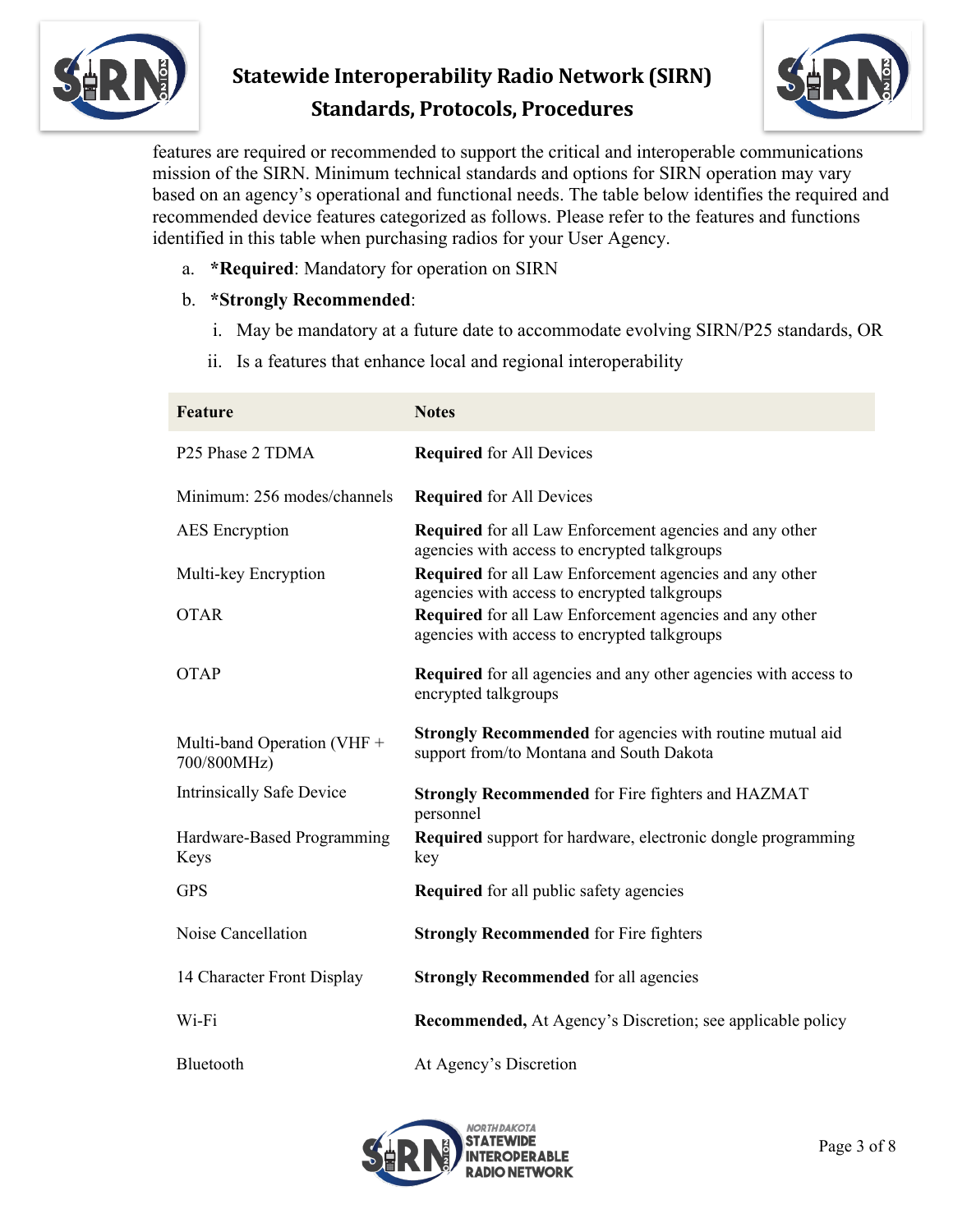



| Feature                   | <b>Notes</b>           |
|---------------------------|------------------------|
| 4 x 3 Key Pad             | At Agency's Discretion |
| Group Services            | At Agency's Discretion |
| Link Layer Authentication | Not Required           |

### **New Device Certification Procedures**

Vendors must demonstrate new devices (not previously approved for SIRN use) meet the proper CAP certification. Acceptable documentation can include P25 Compliance Assessment Program (CAP) results or other inter-manufacturer interoperability testing results.

Prior to approval for use on SIRN, each new radio model may be subject to further SIRN certification process to determine compliance with the P25 Standards and, more specifically, minimum features required for SIRN operation.

Vendors or manufacturers seeking to sell new products (radios) may be required to provide the SIRN Statewide Administrator with operational radio units from production for the certification test.

A test SIRN-specific codeplug, personality or equivalent would be developed by the manufacturer or manufacturer-approved personnel in conjunction with the radio manufacturer and the requesting agency, to verify features including, but are not limited to:

- Roaming parameters
- Scanning performance
- Site affiliation, registration/de-registration
- Radio Inhibit
- Encryption communications (OTAR, KMF Affiliation, AES)
- Emergency activation and clearing
- Group calls and "announcement" group calls

Real-time system logs (UEM/ATIA data) will be used to validate the device properly registers/affiliates with the system and generally exhibits the required characteristics from the SIRN infrastructure vantage point.

Test documentation and any additional actions taken by the SIRN Technology Committee will be submitted to the SIRN Statewide Interoperable Executive Committee (SIEC) for final action.

If the stipulations are met, the SIRN Technology Committee acts to approve the radio for use on the system. Any potential concerns, limitations or constraints will be documented. If the SIRN Technology Committee has any concerns or questions that would preclude approval, follow-up documentation will be requested.

Note that per SIRN Standard 2.16.0 Subscriber Configuration File or Codeplug Development, all new

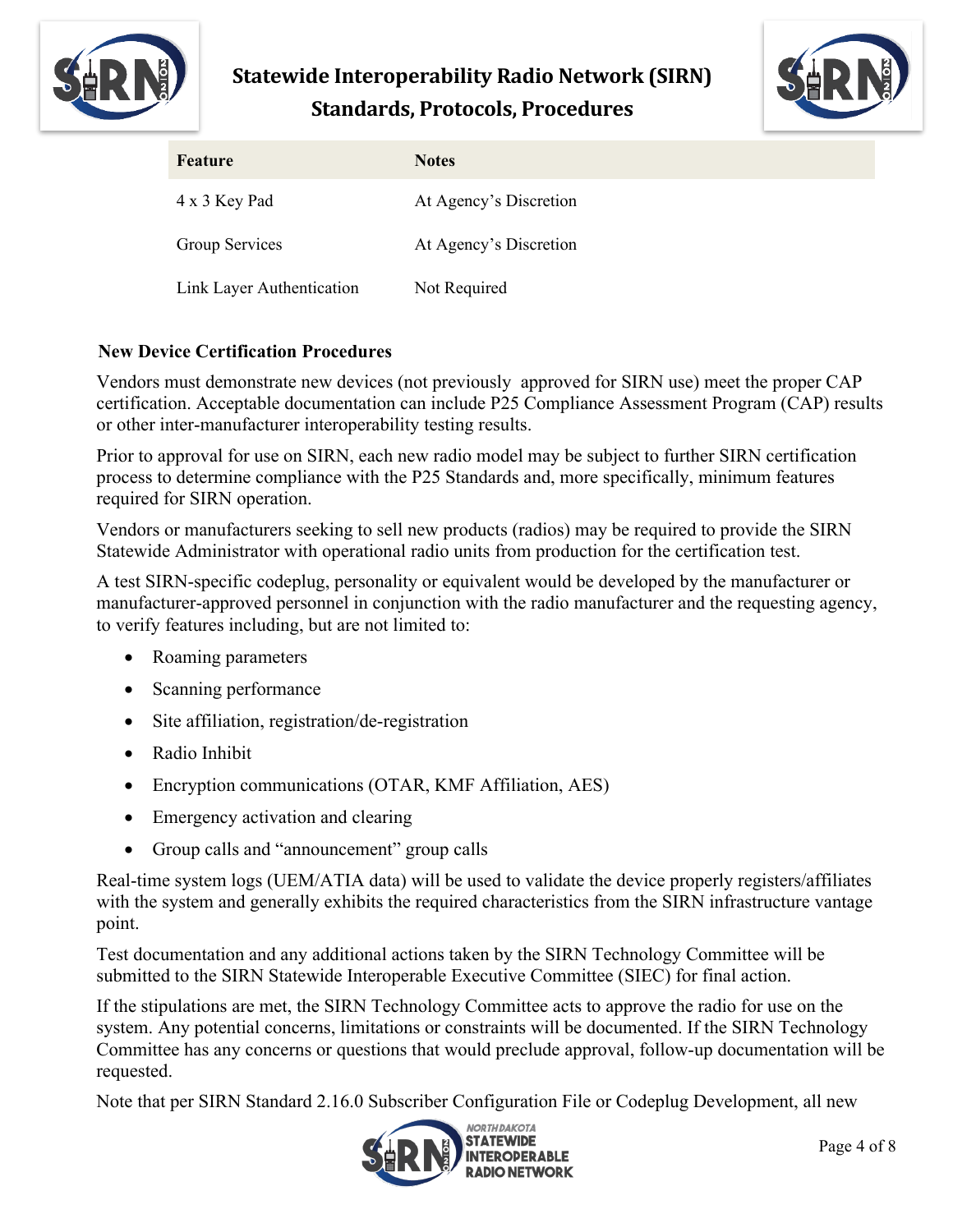



device will need to undergo the *New Base Radio Codeplug Development* procedures in which a master SIRN codeplug will be developed, loaded and tested to validate baseline SIRN-wide device features and interoperability programming requirements are met.

### **Pre-Production Subscriber Radios**

Radios or pre-production radios may be submitted for evaluation by any authorized user. However, devices will not be permitted for regular use on SIRN until CAP-certified and FCC-approved.

### **Problems with Previously Approved Radios**

#### *New problem with previously approved radio*

If a previously approved subscriber radio type begins to exhibit characteristics that are harmful to the operation of other users on the system, users will be notified and will be required to coordinate with the manufacturer and provide documentation when the problem is solved. If the harmful effects are detrimental to SIRN operation, the device-in-question will be deactivated from SIRN access until resolution.

Any applicable certification tests may need to be repeated to validate that proper functionality has been restored.

If a problem is due to the use of a new feature in the radio, that feature will not be allowed to be used until satisfactorily repaired and tested by the manufacturer for proper operation.

If the manufacturer introduces a firmware update to resolve the problem, the SIRN Statewide System Administrator may require the device to undergo certification tests prior to approval for SIRN use.

#### **Approval of second-hand and/or used radio equipment**

Any purchase of second-hand or used radio equipment may require an inspection and software flash by the vendor to ensure that it is in proper working order. The purchasing agency is responsible for ensuring the radio is coming from a reputable vendor and in good working order.

The SIRN Technology Committee may require the device to undergo certification tests prior to approval for SIRN use.

#### **6. Management**

The Statewide System Administrator is responsible for managing this procedure, including maintaining all certification records, managing radio equipment manufacturer-initiated submittals, and coordinating activities of the SIRN Technology Committee.

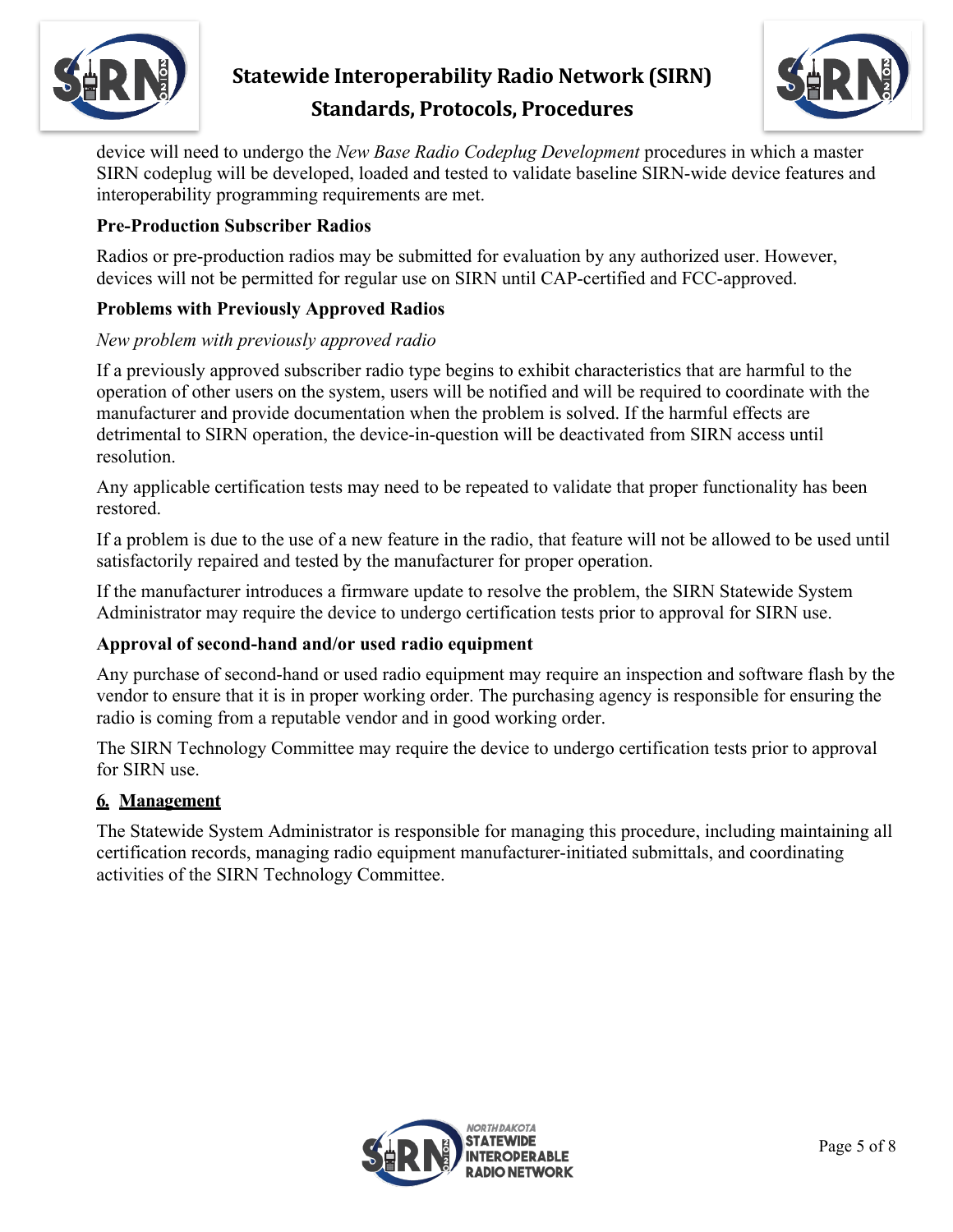



## **Appendix A**

#### List of device Certification Testing

Note: The following test will be executed only as required by the SIEC for new or for vendors permitted to test pre-production radios. Only a subset of the certification test may also be applied.

- Radio Programming Software
	- o Programming Software Load
	- o Read Configuration from Radio
	- o Radio Version
	- o Software Protection
	- o System Keys (Master/Slave)
	- o Edit Radio Configuration
	- o Save Radio Configuration to Disk
	- o Load Radio Configuration from Disk
	- o Write Configuration to Radio
	- o Clone Radio
	- o Test of a radio with No System Access Privileges
- Technical Specification Testing
	- o Radio RF specifications
	- o Environmental Testing
	- o Battery
- Radio Registration / Affiliation Testing
	- o Radio Registration with System
	- o Radio De-Registration with System
	- o Radio Affiliation Display / Updates Talkgroup
	- o Radio Affiliation Display / Updates Multigroup
	- o Radio indication when account disabled in UCS
	- o Access permissions/denials based on Radio ID PCRF
- Radio Roaming Tests
	- $\circ$  CC list (Takes approximately 2  $\frac{1}{2}$  5 minutes for initial finding of control channel after programming radio with no control channels)
	- o Fast Start/CC scanning at critical or typical site profile (CC list)
	- o Adjacent control channel
	- o Multizone Operation

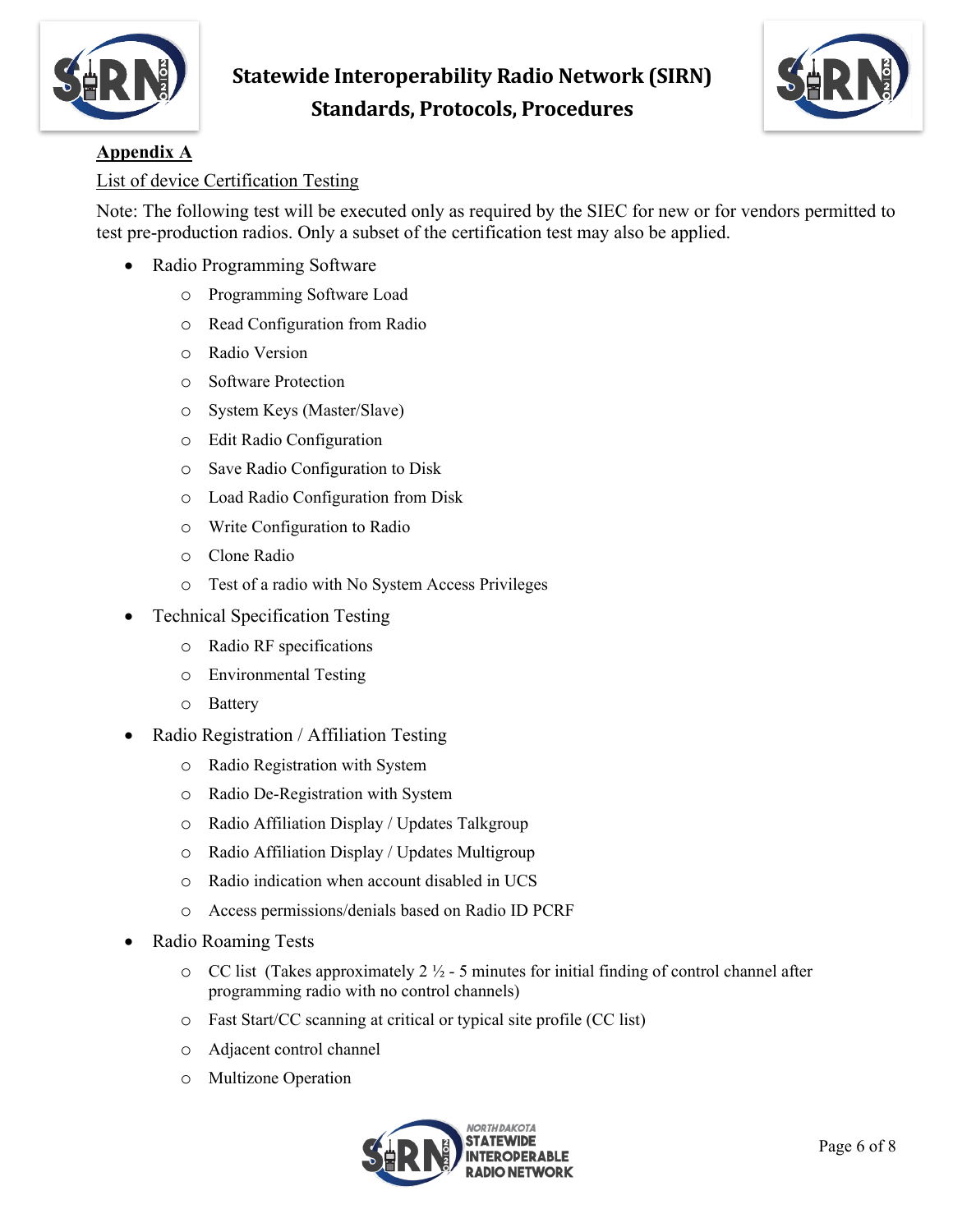



- o Site Access Control for Talkgroup & Radio User
- o Site Avoidance
- o Site Preference & Roaming
- Trunking Tests
	- o Talkgroup Call (Wait and Interrupt)
	- o Smart PTT
	- o Busy Tone and Callback
	- o Continuous Assignment Updating
	- o Initiate a Multigroup Call
	- o Receive a Multigroup Call
	- o Emergency Alarm/Call w/Ruthless and Top of Queue
	- o Emergency Alarm/Call with Tactical Operation
	- o Emergency Alarm/Call with Talkgroup Revert
	- o Emergency Alarm ID Display
	- o Failsoft Recovery to Site Trunking
- **Encryption Operations** 
	- o KMF Communications
	- o Secure Talkgroup Operation
	- o Multi-select operation
	- o OTAR Key and Rekey
- Radio Control Manager (RCM) Tests
	- o Emergency Alarm Display
	- o Dynamic Regrouping
	- o Selective Radio Inhibit
	- o Radio Check
- Features Testing
	- o Non-Priority Scan
	- o Priority Scan
	- o User Editable Scan List
	- o Rx Only Radio
	- o Secure / Encryption Operation
	- o Subscriber to Landline Telephone Interconnect
	- o Subscriber to Landline